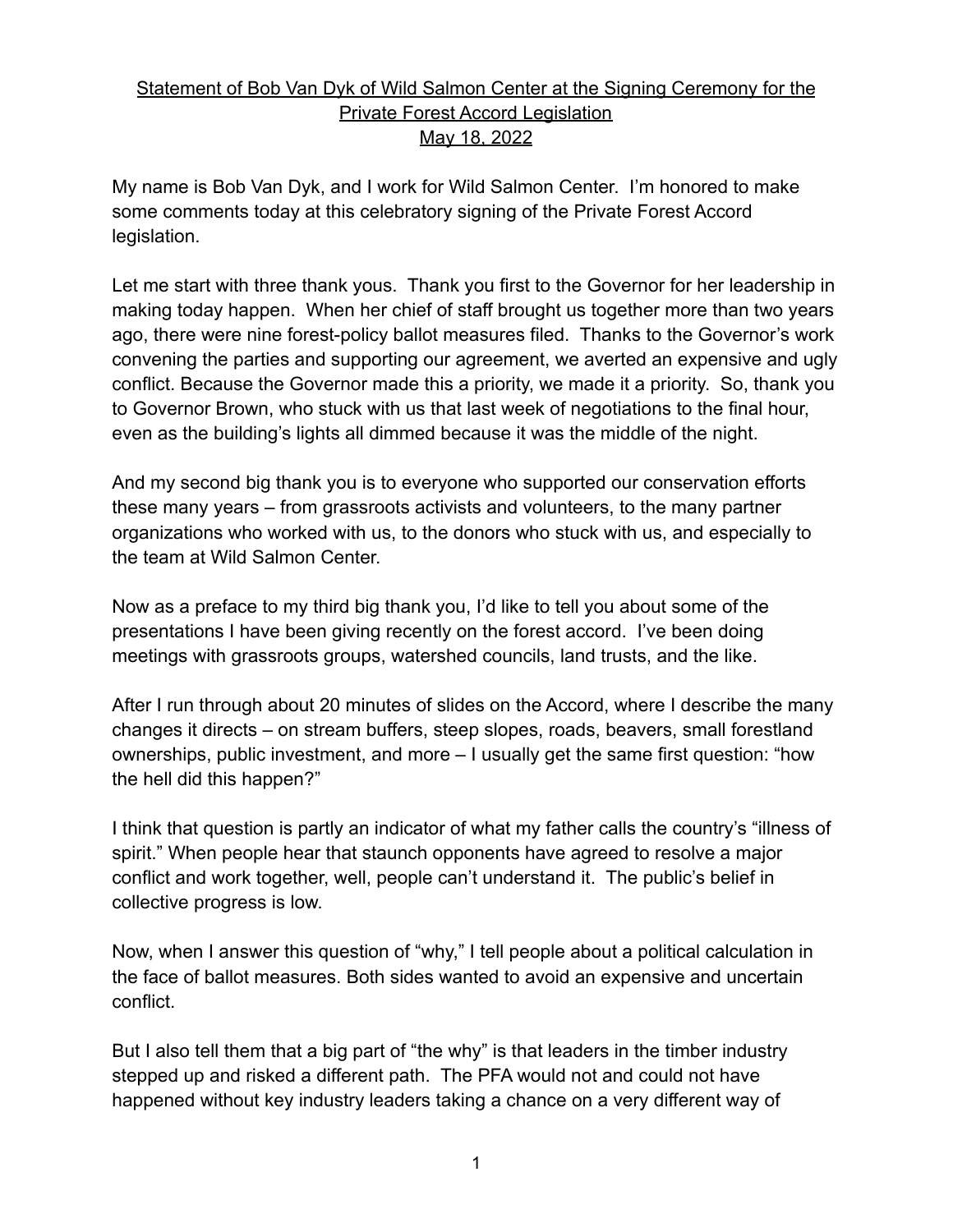making decisions. We have all benefited from them taking that chance. I know that it wasn't always easy; in fact it was hardly ever easy.

So my third thank you is to those forest industry leaders who took that chance, stepped forward, and made this work. I send my appreciation to you, and to your strong and capable team of negotiators who devoted themselves to this work.

As I thought about what else to say today, my mind turned again to something I mentioned at the start of this negotiation: the cheery countenance of Wayne Giesy.

Some of you knew Wayne; I know the Governor did. He died in late 2019 at 99 years of age. Wayne was a champion for the timber industry and for Oregon.

A tribute marking his death had this headline: *Wayne Giesy: 1920-2019 Another Giant Gone.*

That tribute, written by Jim Peterson, said this:

*Wayne was from another time. No, Wayne was from another universe.*

*How so many wonderfully human qualities could be jammed into such a small frame is its own mystery. He wasn't much more than five-feet six-inches tall, but he was one of the biggest men I ever knew. Big in heart, big in generosity, big in character, big in humor, big in determination, with a vice-like handshake and twinkling eyes that told you he was pleased to meet you.*

*Wayne was also a big, big thinker.*

*(Jim Peterson, Evergreen Magazine, Sept. 28, 2019)*

Most of the time Wayne and I saw things pretty differently. He wanted to see more old growth trees on trucks, and I wanted them in the forest and streams.

But Wayne and I bonded in suffering: You see, we both attended dozens of Board of Forestry meetings over more than a decade.

We both gave testimony over and over. We both languished through inconclusive conversations that literally lasted for years.

So Wayne and I were bored. And exasperated. We commiserated.